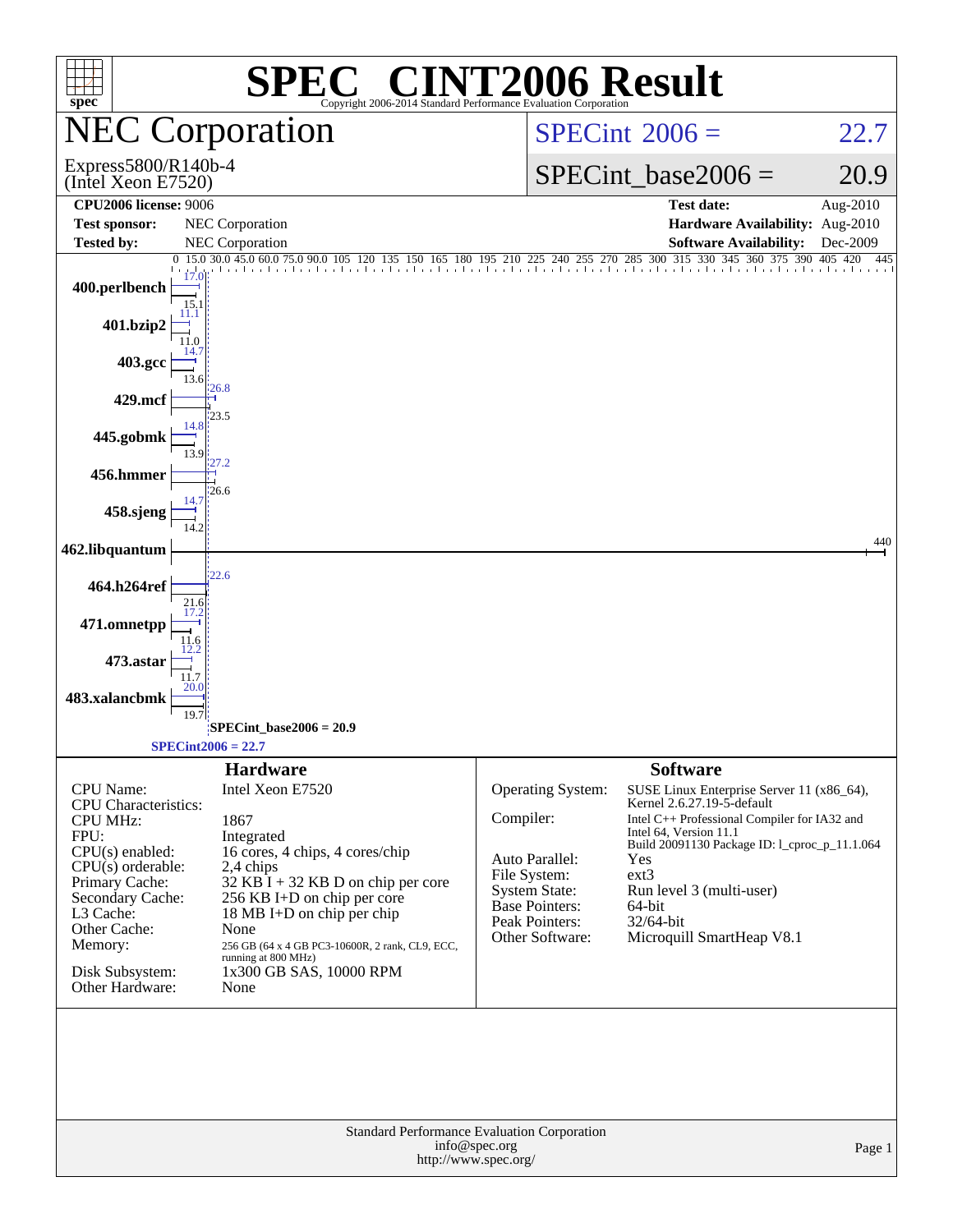

# NEC Corporation

(Intel Xeon E7520) Express5800/R140b-4  $SPECint2006 = 22.7$  $SPECint2006 = 22.7$ 

# SPECint base2006 =  $20.9$

**[CPU2006 license:](http://www.spec.org/auto/cpu2006/Docs/result-fields.html#CPU2006license)** 9006 **[Test date:](http://www.spec.org/auto/cpu2006/Docs/result-fields.html#Testdate)** Aug-2010 **[Test sponsor:](http://www.spec.org/auto/cpu2006/Docs/result-fields.html#Testsponsor)** NEC Corporation **[Hardware Availability:](http://www.spec.org/auto/cpu2006/Docs/result-fields.html#HardwareAvailability)** Aug-2010 **[Tested by:](http://www.spec.org/auto/cpu2006/Docs/result-fields.html#Testedby)** NEC Corporation **[Software Availability:](http://www.spec.org/auto/cpu2006/Docs/result-fields.html#SoftwareAvailability)** Dec-2009

#### **[Results Table](http://www.spec.org/auto/cpu2006/Docs/result-fields.html#ResultsTable)**

|                    | <b>Base</b>                                       |              |                |              |                |              |                                                     | <b>Peak</b>  |                |              |                |              |  |
|--------------------|---------------------------------------------------|--------------|----------------|--------------|----------------|--------------|-----------------------------------------------------|--------------|----------------|--------------|----------------|--------------|--|
| <b>Benchmark</b>   | <b>Seconds</b>                                    | <b>Ratio</b> | <b>Seconds</b> | <b>Ratio</b> | <b>Seconds</b> | <b>Ratio</b> | <b>Seconds</b>                                      | <b>Ratio</b> | <b>Seconds</b> | <b>Ratio</b> | <b>Seconds</b> | <b>Ratio</b> |  |
| $ 400$ .perlbench  | 648                                               | 15.1         | 650            | 15.0         | 648            | 15.1         | 574                                                 | <b>17.0</b>  | 574            | 17.0         | 576            | 16.9         |  |
| 401.bzip2          | 871                                               | 11.1         | 874            | <b>11.0</b>  | 874            | 11.0         | 869                                                 | 11.1         | 869            | <u>11.1</u>  | 871            | 11.1         |  |
| $403.\mathrm{gcc}$ | 593                                               | 13.6         | 593            | 13.6         | 594            | 13.6         | 549                                                 | 14.7         | 548            | 14.7         | 548            | 14.7         |  |
| $429$ mcf          | 390                                               | 23.4         | 388            | 23.5         | 384            | 23.7         | 340                                                 | 26.8         | 339            | 26.9         | 342            | 26.6         |  |
| $445$ .gobmk       | 753                                               | 13.9         | 753            | 13.9         | 752            | 14.0         | 706                                                 | 14.9         | 708            | 14.8         | 708            | 14.8         |  |
| $456.$ hmmer       | 351                                               | 26.6         | 351            | 26.6         | 352            | 26.5         | 343                                                 | 27.2         | 345            | 27.1         | 343            | 27.2         |  |
| $458$ .sjeng       | 851                                               | 14.2         | 850            | 14.2         | 849            | 14.2         | 825                                                 | 14.7         | 825            | 14.7         | 825            | 14.7         |  |
| 462.libquantum     | 48.4                                              | 428          | 47.1           | 440          | 47.1           | 440          | 48.4                                                | 428          | 47.1           | 440          | 47.1           | 440          |  |
| 464.h264ref        | 1022                                              | 21.6         | 1028           | 21.5         | 1025           | 21.6         | 978                                                 | 22.6         | 979            | 22.6         | 982            | 22.5         |  |
| 471.omnetpp        | 534                                               | 11.7         | 538            | 11.6         | 539            | 11.6         | 365                                                 | 17.1         | 363            | 17.2         | 364            | 17.2         |  |
| $473.$ astar       | 602                                               | 11.7         | 601            | 11.7         | 603            | 11.7         | 575                                                 | 12.2         | 577            | 12.2         | 574            | 12.2         |  |
| 483.xalancbmk      | 351                                               | 19.7         | 351            | 19.7         | 350            | 19.7         | 350                                                 | 19.7         | 344            | 20.1         | 345            | 20.0         |  |
|                    | Decute conceal in the order in which they were my |              |                |              |                |              | Dold underlined text indicates a madien measurement |              |                |              |                |              |  |

Results appear in the [order in which they were run.](http://www.spec.org/auto/cpu2006/Docs/result-fields.html#RunOrder) Bold underlined text [indicates a median measurement.](http://www.spec.org/auto/cpu2006/Docs/result-fields.html#Median)

#### **[Operating System Notes](http://www.spec.org/auto/cpu2006/Docs/result-fields.html#OperatingSystemNotes)**

'ulimit -s unlimited' was used to set the stacksize to unlimited prior to run

#### **[Platform Notes](http://www.spec.org/auto/cpu2006/Docs/result-fields.html#PlatformNotes)**

 BIOS setting: Hyper-Threading Technology: Disabled

#### **[General Notes](http://www.spec.org/auto/cpu2006/Docs/result-fields.html#GeneralNotes)**

 OMP\_NUM\_THREADS set to number of cores KMP\_AFFINITY set to granularity=fine,scatter

### **[Base Compiler Invocation](http://www.spec.org/auto/cpu2006/Docs/result-fields.html#BaseCompilerInvocation)**

[C benchmarks](http://www.spec.org/auto/cpu2006/Docs/result-fields.html#Cbenchmarks): [icc -m64](http://www.spec.org/cpu2006/results/res2010q3/cpu2006-20100813-12857.flags.html#user_CCbase_intel_icc_64bit_f346026e86af2a669e726fe758c88044)

[C++ benchmarks:](http://www.spec.org/auto/cpu2006/Docs/result-fields.html#CXXbenchmarks) [icpc -m64](http://www.spec.org/cpu2006/results/res2010q3/cpu2006-20100813-12857.flags.html#user_CXXbase_intel_icpc_64bit_fc66a5337ce925472a5c54ad6a0de310)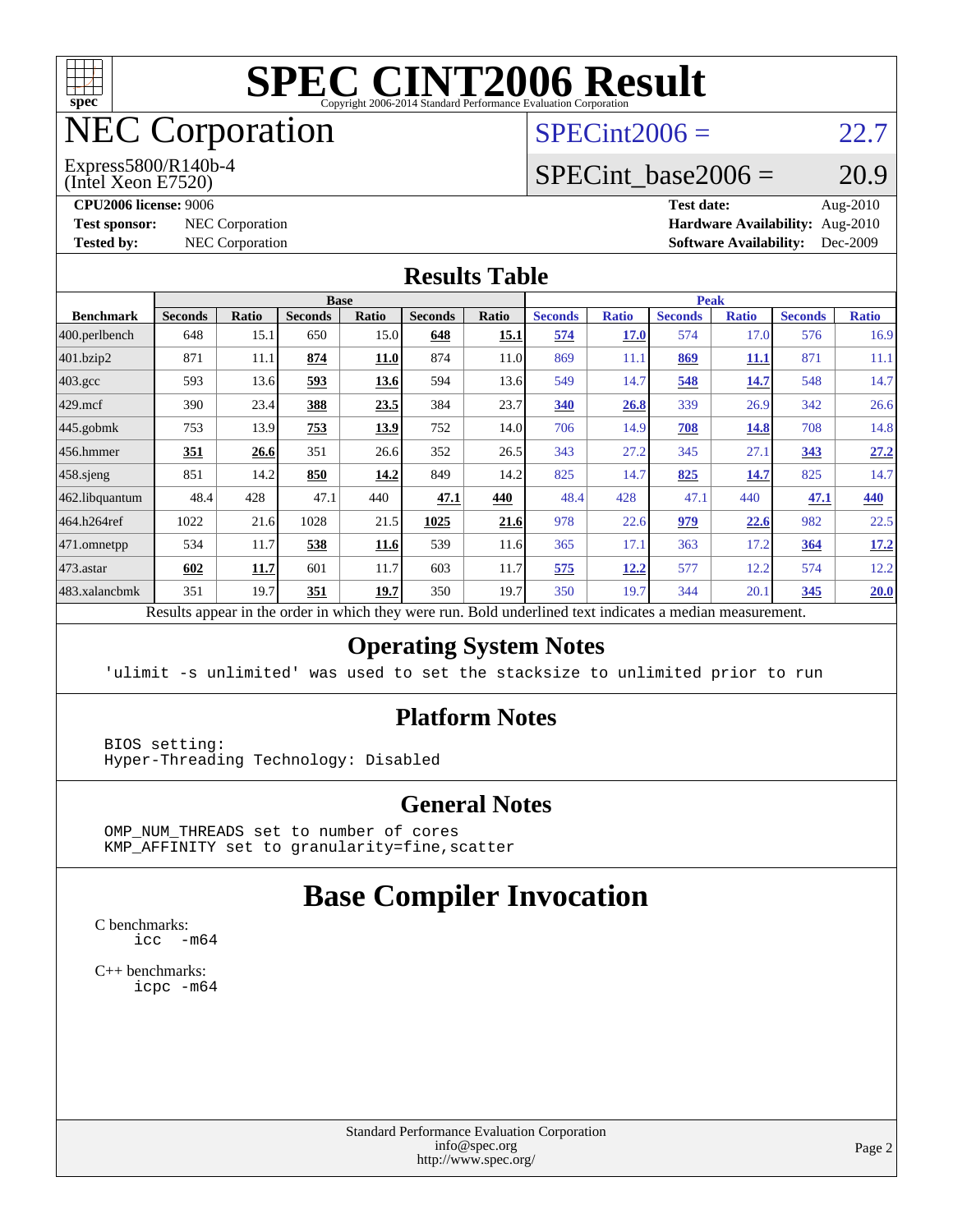

**EC Corporation** 

(Intel Xeon E7520) Express5800/R140b-4  $SPECint2006 = 22.7$  $SPECint2006 = 22.7$ 

SPECint base2006 =  $20.9$ 

**[Hardware Availability:](http://www.spec.org/auto/cpu2006/Docs/result-fields.html#HardwareAvailability)** Aug-2010 **[Software Availability:](http://www.spec.org/auto/cpu2006/Docs/result-fields.html#SoftwareAvailability)** Dec-2009

**[CPU2006 license:](http://www.spec.org/auto/cpu2006/Docs/result-fields.html#CPU2006license)** 9006 **[Test date:](http://www.spec.org/auto/cpu2006/Docs/result-fields.html#Testdate)** Aug-2010

| <b>Test sponsor:</b> | NEC Corporation        |
|----------------------|------------------------|
| <b>Tested by:</b>    | <b>NEC</b> Corporation |

# **[Base Portability Flags](http://www.spec.org/auto/cpu2006/Docs/result-fields.html#BasePortabilityFlags)**

 400.perlbench: [-DSPEC\\_CPU\\_LP64](http://www.spec.org/cpu2006/results/res2010q3/cpu2006-20100813-12857.flags.html#b400.perlbench_basePORTABILITY_DSPEC_CPU_LP64) [-DSPEC\\_CPU\\_LINUX\\_X64](http://www.spec.org/cpu2006/results/res2010q3/cpu2006-20100813-12857.flags.html#b400.perlbench_baseCPORTABILITY_DSPEC_CPU_LINUX_X64) 401.bzip2: [-DSPEC\\_CPU\\_LP64](http://www.spec.org/cpu2006/results/res2010q3/cpu2006-20100813-12857.flags.html#suite_basePORTABILITY401_bzip2_DSPEC_CPU_LP64) 403.gcc: [-DSPEC\\_CPU\\_LP64](http://www.spec.org/cpu2006/results/res2010q3/cpu2006-20100813-12857.flags.html#suite_basePORTABILITY403_gcc_DSPEC_CPU_LP64) 429.mcf: [-DSPEC\\_CPU\\_LP64](http://www.spec.org/cpu2006/results/res2010q3/cpu2006-20100813-12857.flags.html#suite_basePORTABILITY429_mcf_DSPEC_CPU_LP64) 445.gobmk: [-DSPEC\\_CPU\\_LP64](http://www.spec.org/cpu2006/results/res2010q3/cpu2006-20100813-12857.flags.html#suite_basePORTABILITY445_gobmk_DSPEC_CPU_LP64) 456.hmmer: [-DSPEC\\_CPU\\_LP64](http://www.spec.org/cpu2006/results/res2010q3/cpu2006-20100813-12857.flags.html#suite_basePORTABILITY456_hmmer_DSPEC_CPU_LP64) 458.sjeng: [-DSPEC\\_CPU\\_LP64](http://www.spec.org/cpu2006/results/res2010q3/cpu2006-20100813-12857.flags.html#suite_basePORTABILITY458_sjeng_DSPEC_CPU_LP64) 462.libquantum: [-DSPEC\\_CPU\\_LP64](http://www.spec.org/cpu2006/results/res2010q3/cpu2006-20100813-12857.flags.html#suite_basePORTABILITY462_libquantum_DSPEC_CPU_LP64) [-DSPEC\\_CPU\\_LINUX](http://www.spec.org/cpu2006/results/res2010q3/cpu2006-20100813-12857.flags.html#b462.libquantum_baseCPORTABILITY_DSPEC_CPU_LINUX) 464.h264ref: [-DSPEC\\_CPU\\_LP64](http://www.spec.org/cpu2006/results/res2010q3/cpu2006-20100813-12857.flags.html#suite_basePORTABILITY464_h264ref_DSPEC_CPU_LP64) 471.omnetpp: [-DSPEC\\_CPU\\_LP64](http://www.spec.org/cpu2006/results/res2010q3/cpu2006-20100813-12857.flags.html#suite_basePORTABILITY471_omnetpp_DSPEC_CPU_LP64) 473.astar: [-DSPEC\\_CPU\\_LP64](http://www.spec.org/cpu2006/results/res2010q3/cpu2006-20100813-12857.flags.html#suite_basePORTABILITY473_astar_DSPEC_CPU_LP64) 483.xalancbmk: [-DSPEC\\_CPU\\_LP64](http://www.spec.org/cpu2006/results/res2010q3/cpu2006-20100813-12857.flags.html#suite_basePORTABILITY483_xalancbmk_DSPEC_CPU_LP64) [-DSPEC\\_CPU\\_LINUX](http://www.spec.org/cpu2006/results/res2010q3/cpu2006-20100813-12857.flags.html#b483.xalancbmk_baseCXXPORTABILITY_DSPEC_CPU_LINUX)

### **[Base Optimization Flags](http://www.spec.org/auto/cpu2006/Docs/result-fields.html#BaseOptimizationFlags)**

[C benchmarks](http://www.spec.org/auto/cpu2006/Docs/result-fields.html#Cbenchmarks):

[-xSSE4.2](http://www.spec.org/cpu2006/results/res2010q3/cpu2006-20100813-12857.flags.html#user_CCbase_f-xSSE42_f91528193cf0b216347adb8b939d4107) [-ipo](http://www.spec.org/cpu2006/results/res2010q3/cpu2006-20100813-12857.flags.html#user_CCbase_f-ipo) [-O3](http://www.spec.org/cpu2006/results/res2010q3/cpu2006-20100813-12857.flags.html#user_CCbase_f-O3) [-no-prec-div](http://www.spec.org/cpu2006/results/res2010q3/cpu2006-20100813-12857.flags.html#user_CCbase_f-no-prec-div) [-static](http://www.spec.org/cpu2006/results/res2010q3/cpu2006-20100813-12857.flags.html#user_CCbase_f-static) [-parallel](http://www.spec.org/cpu2006/results/res2010q3/cpu2006-20100813-12857.flags.html#user_CCbase_f-parallel) [-opt-prefetch](http://www.spec.org/cpu2006/results/res2010q3/cpu2006-20100813-12857.flags.html#user_CCbase_f-opt-prefetch)

[C++ benchmarks:](http://www.spec.org/auto/cpu2006/Docs/result-fields.html#CXXbenchmarks)

[-xSSE4.2](http://www.spec.org/cpu2006/results/res2010q3/cpu2006-20100813-12857.flags.html#user_CXXbase_f-xSSE42_f91528193cf0b216347adb8b939d4107) [-ipo](http://www.spec.org/cpu2006/results/res2010q3/cpu2006-20100813-12857.flags.html#user_CXXbase_f-ipo) [-O3](http://www.spec.org/cpu2006/results/res2010q3/cpu2006-20100813-12857.flags.html#user_CXXbase_f-O3) [-no-prec-div](http://www.spec.org/cpu2006/results/res2010q3/cpu2006-20100813-12857.flags.html#user_CXXbase_f-no-prec-div) [-opt-prefetch](http://www.spec.org/cpu2006/results/res2010q3/cpu2006-20100813-12857.flags.html#user_CXXbase_f-opt-prefetch) [-Wl,-z,muldefs](http://www.spec.org/cpu2006/results/res2010q3/cpu2006-20100813-12857.flags.html#user_CXXbase_link_force_multiple1_74079c344b956b9658436fd1b6dd3a8a) [-L/opt/SmartHeap\\_8.1/lib64 -lsmartheap64](http://www.spec.org/cpu2006/results/res2010q3/cpu2006-20100813-12857.flags.html#user_CXXbase_SmartHeap64_7ff9c3d8ca51c2767359d6aa2f519d77)

#### **[Base Other Flags](http://www.spec.org/auto/cpu2006/Docs/result-fields.html#BaseOtherFlags)**

[C benchmarks](http://www.spec.org/auto/cpu2006/Docs/result-fields.html#Cbenchmarks):

403.gcc: [-Dalloca=\\_alloca](http://www.spec.org/cpu2006/results/res2010q3/cpu2006-20100813-12857.flags.html#b403.gcc_baseEXTRA_CFLAGS_Dalloca_be3056838c12de2578596ca5467af7f3)

### **[Peak Compiler Invocation](http://www.spec.org/auto/cpu2006/Docs/result-fields.html#PeakCompilerInvocation)**

[C benchmarks \(except as noted below\)](http://www.spec.org/auto/cpu2006/Docs/result-fields.html#Cbenchmarksexceptasnotedbelow):

icc  $-m64$ 

400.perlbench: [icc -m32](http://www.spec.org/cpu2006/results/res2010q3/cpu2006-20100813-12857.flags.html#user_peakCCLD400_perlbench_intel_icc_32bit_a6a621f8d50482236b970c6ac5f55f93)

429.mcf: [icc -m32](http://www.spec.org/cpu2006/results/res2010q3/cpu2006-20100813-12857.flags.html#user_peakCCLD429_mcf_intel_icc_32bit_a6a621f8d50482236b970c6ac5f55f93)

445.gobmk: [icc -m32](http://www.spec.org/cpu2006/results/res2010q3/cpu2006-20100813-12857.flags.html#user_peakCCLD445_gobmk_intel_icc_32bit_a6a621f8d50482236b970c6ac5f55f93)

464.h264ref: [icc -m32](http://www.spec.org/cpu2006/results/res2010q3/cpu2006-20100813-12857.flags.html#user_peakCCLD464_h264ref_intel_icc_32bit_a6a621f8d50482236b970c6ac5f55f93)

[C++ benchmarks \(except as noted below\):](http://www.spec.org/auto/cpu2006/Docs/result-fields.html#CXXbenchmarksexceptasnotedbelow) [icpc -m32](http://www.spec.org/cpu2006/results/res2010q3/cpu2006-20100813-12857.flags.html#user_CXXpeak_intel_icpc_32bit_4e5a5ef1a53fd332b3c49e69c3330699)

Continued on next page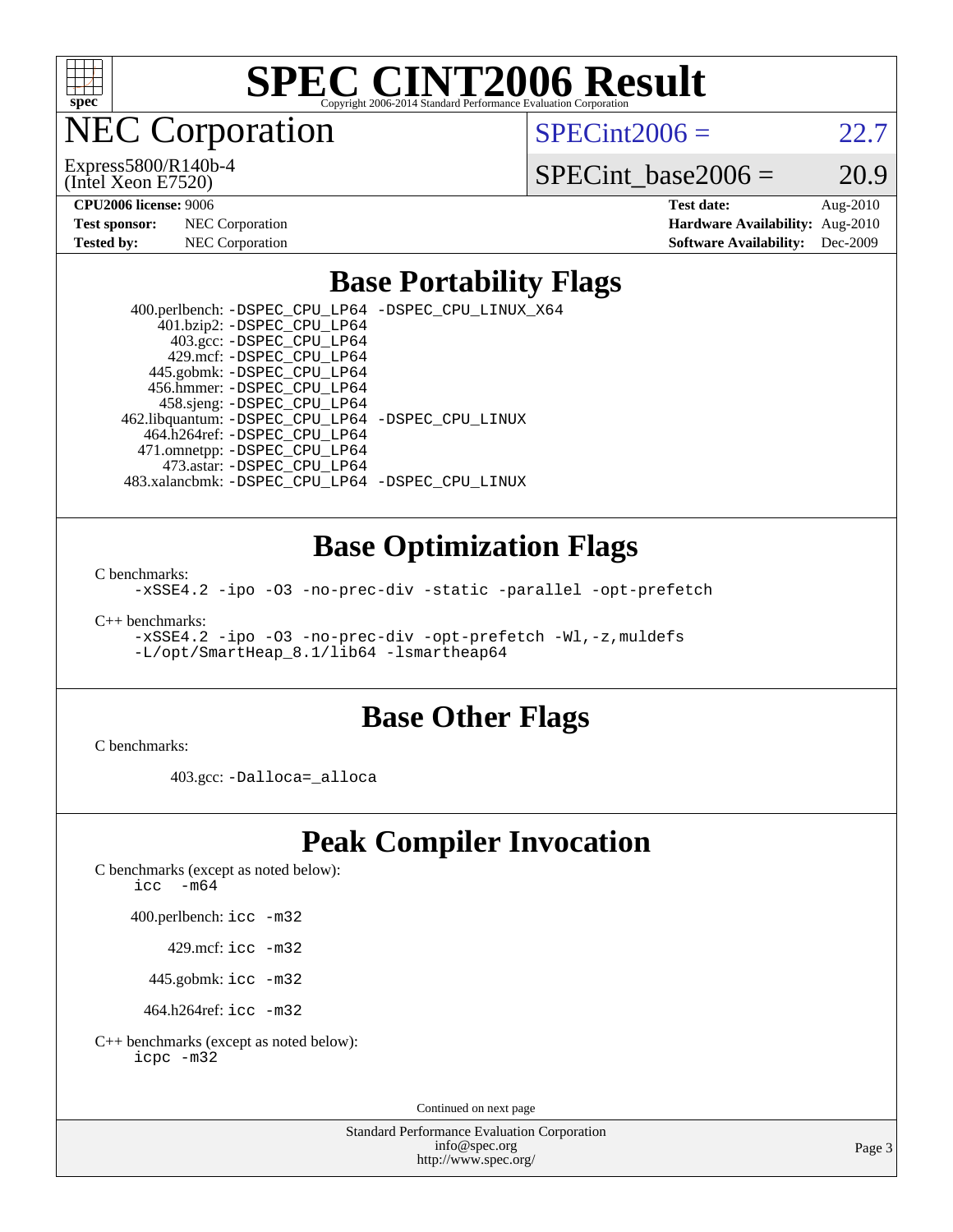

**EC Corporation** 

 $SPECint2006 = 22.7$  $SPECint2006 = 22.7$ 

(Intel Xeon E7520) Express5800/R140b-4 SPECint base2006 =  $20.9$ 

**[CPU2006 license:](http://www.spec.org/auto/cpu2006/Docs/result-fields.html#CPU2006license)** 9006 **[Test date:](http://www.spec.org/auto/cpu2006/Docs/result-fields.html#Testdate)** Aug-2010 **[Test sponsor:](http://www.spec.org/auto/cpu2006/Docs/result-fields.html#Testsponsor)** NEC Corporation **[Hardware Availability:](http://www.spec.org/auto/cpu2006/Docs/result-fields.html#HardwareAvailability)** Aug-2010 **[Tested by:](http://www.spec.org/auto/cpu2006/Docs/result-fields.html#Testedby)** NEC Corporation **[Software Availability:](http://www.spec.org/auto/cpu2006/Docs/result-fields.html#SoftwareAvailability)** Dec-2009

# **[Peak Compiler Invocation \(Continued\)](http://www.spec.org/auto/cpu2006/Docs/result-fields.html#PeakCompilerInvocation)**

473.astar: [icpc -m64](http://www.spec.org/cpu2006/results/res2010q3/cpu2006-20100813-12857.flags.html#user_peakCXXLD473_astar_intel_icpc_64bit_fc66a5337ce925472a5c54ad6a0de310)

### **[Peak Portability Flags](http://www.spec.org/auto/cpu2006/Docs/result-fields.html#PeakPortabilityFlags)**

 400.perlbench: [-DSPEC\\_CPU\\_LINUX\\_IA32](http://www.spec.org/cpu2006/results/res2010q3/cpu2006-20100813-12857.flags.html#b400.perlbench_peakCPORTABILITY_DSPEC_CPU_LINUX_IA32) 401.bzip2: [-DSPEC\\_CPU\\_LP64](http://www.spec.org/cpu2006/results/res2010q3/cpu2006-20100813-12857.flags.html#suite_peakPORTABILITY401_bzip2_DSPEC_CPU_LP64)

 403.gcc: [-DSPEC\\_CPU\\_LP64](http://www.spec.org/cpu2006/results/res2010q3/cpu2006-20100813-12857.flags.html#suite_peakPORTABILITY403_gcc_DSPEC_CPU_LP64) 456.hmmer: [-DSPEC\\_CPU\\_LP64](http://www.spec.org/cpu2006/results/res2010q3/cpu2006-20100813-12857.flags.html#suite_peakPORTABILITY456_hmmer_DSPEC_CPU_LP64) 458.sjeng: [-DSPEC\\_CPU\\_LP64](http://www.spec.org/cpu2006/results/res2010q3/cpu2006-20100813-12857.flags.html#suite_peakPORTABILITY458_sjeng_DSPEC_CPU_LP64) 462.libquantum: [-DSPEC\\_CPU\\_LP64](http://www.spec.org/cpu2006/results/res2010q3/cpu2006-20100813-12857.flags.html#suite_peakPORTABILITY462_libquantum_DSPEC_CPU_LP64) [-DSPEC\\_CPU\\_LINUX](http://www.spec.org/cpu2006/results/res2010q3/cpu2006-20100813-12857.flags.html#b462.libquantum_peakCPORTABILITY_DSPEC_CPU_LINUX) 473.astar: [-DSPEC\\_CPU\\_LP64](http://www.spec.org/cpu2006/results/res2010q3/cpu2006-20100813-12857.flags.html#suite_peakPORTABILITY473_astar_DSPEC_CPU_LP64) 483.xalancbmk: [-DSPEC\\_CPU\\_LINUX](http://www.spec.org/cpu2006/results/res2010q3/cpu2006-20100813-12857.flags.html#b483.xalancbmk_peakCXXPORTABILITY_DSPEC_CPU_LINUX)

# **[Peak Optimization Flags](http://www.spec.org/auto/cpu2006/Docs/result-fields.html#PeakOptimizationFlags)**

[C benchmarks](http://www.spec.org/auto/cpu2006/Docs/result-fields.html#Cbenchmarks):

 400.perlbench: [-xSSE4.2](http://www.spec.org/cpu2006/results/res2010q3/cpu2006-20100813-12857.flags.html#user_peakPASS2_CFLAGSPASS2_LDCFLAGS400_perlbench_f-xSSE42_f91528193cf0b216347adb8b939d4107)(pass 2) [-prof-gen](http://www.spec.org/cpu2006/results/res2010q3/cpu2006-20100813-12857.flags.html#user_peakPASS1_CFLAGSPASS1_LDCFLAGS400_perlbench_prof_gen_e43856698f6ca7b7e442dfd80e94a8fc)(pass 1) [-ipo](http://www.spec.org/cpu2006/results/res2010q3/cpu2006-20100813-12857.flags.html#user_peakPASS2_CFLAGSPASS2_LDCFLAGS400_perlbench_f-ipo)(pass 2) [-O3](http://www.spec.org/cpu2006/results/res2010q3/cpu2006-20100813-12857.flags.html#user_peakPASS2_CFLAGSPASS2_LDCFLAGS400_perlbench_f-O3)(pass 2) [-no-prec-div](http://www.spec.org/cpu2006/results/res2010q3/cpu2006-20100813-12857.flags.html#user_peakPASS2_CFLAGSPASS2_LDCFLAGS400_perlbench_f-no-prec-div)(pass 2) [-static](http://www.spec.org/cpu2006/results/res2010q3/cpu2006-20100813-12857.flags.html#user_peakPASS2_CFLAGSPASS2_LDCFLAGS400_perlbench_f-static)(pass 2) [-prof-use](http://www.spec.org/cpu2006/results/res2010q3/cpu2006-20100813-12857.flags.html#user_peakPASS2_CFLAGSPASS2_LDCFLAGS400_perlbench_prof_use_bccf7792157ff70d64e32fe3e1250b55)(pass 2) [-ansi-alias](http://www.spec.org/cpu2006/results/res2010q3/cpu2006-20100813-12857.flags.html#user_peakCOPTIMIZE400_perlbench_f-ansi-alias) [-opt-prefetch](http://www.spec.org/cpu2006/results/res2010q3/cpu2006-20100813-12857.flags.html#user_peakCOPTIMIZE400_perlbench_f-opt-prefetch) 401.bzip2: [-xSSE4.2](http://www.spec.org/cpu2006/results/res2010q3/cpu2006-20100813-12857.flags.html#user_peakPASS2_CFLAGSPASS2_LDCFLAGS401_bzip2_f-xSSE42_f91528193cf0b216347adb8b939d4107)(pass 2) [-prof-gen](http://www.spec.org/cpu2006/results/res2010q3/cpu2006-20100813-12857.flags.html#user_peakPASS1_CFLAGSPASS1_LDCFLAGS401_bzip2_prof_gen_e43856698f6ca7b7e442dfd80e94a8fc)(pass 1) [-ipo](http://www.spec.org/cpu2006/results/res2010q3/cpu2006-20100813-12857.flags.html#user_peakPASS2_CFLAGSPASS2_LDCFLAGS401_bzip2_f-ipo)(pass 2) [-O3](http://www.spec.org/cpu2006/results/res2010q3/cpu2006-20100813-12857.flags.html#user_peakPASS2_CFLAGSPASS2_LDCFLAGS401_bzip2_f-O3)(pass 2) [-no-prec-div](http://www.spec.org/cpu2006/results/res2010q3/cpu2006-20100813-12857.flags.html#user_peakCOPTIMIZEPASS2_CFLAGSPASS2_LDCFLAGS401_bzip2_f-no-prec-div) [-static](http://www.spec.org/cpu2006/results/res2010q3/cpu2006-20100813-12857.flags.html#user_peakPASS2_CFLAGSPASS2_LDCFLAGS401_bzip2_f-static)(pass 2) [-prof-use](http://www.spec.org/cpu2006/results/res2010q3/cpu2006-20100813-12857.flags.html#user_peakPASS2_CFLAGSPASS2_LDCFLAGS401_bzip2_prof_use_bccf7792157ff70d64e32fe3e1250b55)(pass 2) [-auto-ilp32](http://www.spec.org/cpu2006/results/res2010q3/cpu2006-20100813-12857.flags.html#user_peakCOPTIMIZE401_bzip2_f-auto-ilp32) [-opt-prefetch](http://www.spec.org/cpu2006/results/res2010q3/cpu2006-20100813-12857.flags.html#user_peakCOPTIMIZE401_bzip2_f-opt-prefetch) [-ansi-alias](http://www.spec.org/cpu2006/results/res2010q3/cpu2006-20100813-12857.flags.html#user_peakCOPTIMIZE401_bzip2_f-ansi-alias) 403.gcc: [-xSSE4.2](http://www.spec.org/cpu2006/results/res2010q3/cpu2006-20100813-12857.flags.html#user_peakCOPTIMIZE403_gcc_f-xSSE42_f91528193cf0b216347adb8b939d4107) [-ipo](http://www.spec.org/cpu2006/results/res2010q3/cpu2006-20100813-12857.flags.html#user_peakCOPTIMIZE403_gcc_f-ipo) [-O3](http://www.spec.org/cpu2006/results/res2010q3/cpu2006-20100813-12857.flags.html#user_peakCOPTIMIZE403_gcc_f-O3) [-no-prec-div](http://www.spec.org/cpu2006/results/res2010q3/cpu2006-20100813-12857.flags.html#user_peakCOPTIMIZE403_gcc_f-no-prec-div) [-static](http://www.spec.org/cpu2006/results/res2010q3/cpu2006-20100813-12857.flags.html#user_peakCOPTIMIZE403_gcc_f-static) [-inline-calloc](http://www.spec.org/cpu2006/results/res2010q3/cpu2006-20100813-12857.flags.html#user_peakCOPTIMIZE403_gcc_f-inline-calloc) [-opt-malloc-options=3](http://www.spec.org/cpu2006/results/res2010q3/cpu2006-20100813-12857.flags.html#user_peakCOPTIMIZE403_gcc_f-opt-malloc-options_13ab9b803cf986b4ee62f0a5998c2238) [-auto-ilp32](http://www.spec.org/cpu2006/results/res2010q3/cpu2006-20100813-12857.flags.html#user_peakCOPTIMIZE403_gcc_f-auto-ilp32) 429.mcf: [-xSSE4.2](http://www.spec.org/cpu2006/results/res2010q3/cpu2006-20100813-12857.flags.html#user_peakCOPTIMIZE429_mcf_f-xSSE42_f91528193cf0b216347adb8b939d4107) [-ipo](http://www.spec.org/cpu2006/results/res2010q3/cpu2006-20100813-12857.flags.html#user_peakCOPTIMIZE429_mcf_f-ipo) [-O3](http://www.spec.org/cpu2006/results/res2010q3/cpu2006-20100813-12857.flags.html#user_peakCOPTIMIZE429_mcf_f-O3) [-no-prec-div](http://www.spec.org/cpu2006/results/res2010q3/cpu2006-20100813-12857.flags.html#user_peakCOPTIMIZE429_mcf_f-no-prec-div) [-static](http://www.spec.org/cpu2006/results/res2010q3/cpu2006-20100813-12857.flags.html#user_peakCOPTIMIZE429_mcf_f-static) [-opt-prefetch](http://www.spec.org/cpu2006/results/res2010q3/cpu2006-20100813-12857.flags.html#user_peakCOPTIMIZE429_mcf_f-opt-prefetch) 445.gobmk: [-xSSE4.2](http://www.spec.org/cpu2006/results/res2010q3/cpu2006-20100813-12857.flags.html#user_peakPASS2_CFLAGSPASS2_LDCFLAGS445_gobmk_f-xSSE42_f91528193cf0b216347adb8b939d4107)(pass 2) [-prof-gen](http://www.spec.org/cpu2006/results/res2010q3/cpu2006-20100813-12857.flags.html#user_peakPASS1_CFLAGSPASS1_LDCFLAGS445_gobmk_prof_gen_e43856698f6ca7b7e442dfd80e94a8fc)(pass 1) [-prof-use](http://www.spec.org/cpu2006/results/res2010q3/cpu2006-20100813-12857.flags.html#user_peakPASS2_CFLAGSPASS2_LDCFLAGS445_gobmk_prof_use_bccf7792157ff70d64e32fe3e1250b55)(pass 2) [-O2](http://www.spec.org/cpu2006/results/res2010q3/cpu2006-20100813-12857.flags.html#user_peakCOPTIMIZE445_gobmk_f-O2) [-ipo](http://www.spec.org/cpu2006/results/res2010q3/cpu2006-20100813-12857.flags.html#user_peakCOPTIMIZE445_gobmk_f-ipo) [-no-prec-div](http://www.spec.org/cpu2006/results/res2010q3/cpu2006-20100813-12857.flags.html#user_peakCOPTIMIZE445_gobmk_f-no-prec-div) [-ansi-alias](http://www.spec.org/cpu2006/results/res2010q3/cpu2006-20100813-12857.flags.html#user_peakCOPTIMIZE445_gobmk_f-ansi-alias) 456.hmmer: [-xSSE4.2](http://www.spec.org/cpu2006/results/res2010q3/cpu2006-20100813-12857.flags.html#user_peakCOPTIMIZE456_hmmer_f-xSSE42_f91528193cf0b216347adb8b939d4107) [-ipo](http://www.spec.org/cpu2006/results/res2010q3/cpu2006-20100813-12857.flags.html#user_peakCOPTIMIZE456_hmmer_f-ipo) [-O3](http://www.spec.org/cpu2006/results/res2010q3/cpu2006-20100813-12857.flags.html#user_peakCOPTIMIZE456_hmmer_f-O3) [-no-prec-div](http://www.spec.org/cpu2006/results/res2010q3/cpu2006-20100813-12857.flags.html#user_peakCOPTIMIZE456_hmmer_f-no-prec-div) [-static](http://www.spec.org/cpu2006/results/res2010q3/cpu2006-20100813-12857.flags.html#user_peakCOPTIMIZE456_hmmer_f-static) [-unroll2](http://www.spec.org/cpu2006/results/res2010q3/cpu2006-20100813-12857.flags.html#user_peakCOPTIMIZE456_hmmer_f-unroll_784dae83bebfb236979b41d2422d7ec2) [-ansi-alias](http://www.spec.org/cpu2006/results/res2010q3/cpu2006-20100813-12857.flags.html#user_peakCOPTIMIZE456_hmmer_f-ansi-alias) [-auto-ilp32](http://www.spec.org/cpu2006/results/res2010q3/cpu2006-20100813-12857.flags.html#user_peakCOPTIMIZE456_hmmer_f-auto-ilp32) 458.sjeng: [-xSSE4.2](http://www.spec.org/cpu2006/results/res2010q3/cpu2006-20100813-12857.flags.html#user_peakPASS2_CFLAGSPASS2_LDCFLAGS458_sjeng_f-xSSE42_f91528193cf0b216347adb8b939d4107)(pass 2) [-prof-gen](http://www.spec.org/cpu2006/results/res2010q3/cpu2006-20100813-12857.flags.html#user_peakPASS1_CFLAGSPASS1_LDCFLAGS458_sjeng_prof_gen_e43856698f6ca7b7e442dfd80e94a8fc)(pass 1) [-ipo](http://www.spec.org/cpu2006/results/res2010q3/cpu2006-20100813-12857.flags.html#user_peakPASS2_CFLAGSPASS2_LDCFLAGS458_sjeng_f-ipo)(pass 2) [-O3](http://www.spec.org/cpu2006/results/res2010q3/cpu2006-20100813-12857.flags.html#user_peakPASS2_CFLAGSPASS2_LDCFLAGS458_sjeng_f-O3)(pass 2) [-no-prec-div](http://www.spec.org/cpu2006/results/res2010q3/cpu2006-20100813-12857.flags.html#user_peakPASS2_CFLAGSPASS2_LDCFLAGS458_sjeng_f-no-prec-div)(pass 2) [-static](http://www.spec.org/cpu2006/results/res2010q3/cpu2006-20100813-12857.flags.html#user_peakPASS2_CFLAGSPASS2_LDCFLAGS458_sjeng_f-static)(pass 2) [-prof-use](http://www.spec.org/cpu2006/results/res2010q3/cpu2006-20100813-12857.flags.html#user_peakPASS2_CFLAGSPASS2_LDCFLAGS458_sjeng_prof_use_bccf7792157ff70d64e32fe3e1250b55)(pass 2) [-unroll4](http://www.spec.org/cpu2006/results/res2010q3/cpu2006-20100813-12857.flags.html#user_peakCOPTIMIZE458_sjeng_f-unroll_4e5e4ed65b7fd20bdcd365bec371b81f) 462.libquantum: basepeak = yes 464.h264ref: [-xSSE4.2](http://www.spec.org/cpu2006/results/res2010q3/cpu2006-20100813-12857.flags.html#user_peakPASS2_CFLAGSPASS2_LDCFLAGS464_h264ref_f-xSSE42_f91528193cf0b216347adb8b939d4107)(pass 2) [-prof-gen](http://www.spec.org/cpu2006/results/res2010q3/cpu2006-20100813-12857.flags.html#user_peakPASS1_CFLAGSPASS1_LDCFLAGS464_h264ref_prof_gen_e43856698f6ca7b7e442dfd80e94a8fc)(pass 1) [-ipo](http://www.spec.org/cpu2006/results/res2010q3/cpu2006-20100813-12857.flags.html#user_peakPASS2_CFLAGSPASS2_LDCFLAGS464_h264ref_f-ipo)(pass 2) [-O3](http://www.spec.org/cpu2006/results/res2010q3/cpu2006-20100813-12857.flags.html#user_peakPASS2_CFLAGSPASS2_LDCFLAGS464_h264ref_f-O3)(pass 2) [-no-prec-div](http://www.spec.org/cpu2006/results/res2010q3/cpu2006-20100813-12857.flags.html#user_peakPASS2_CFLAGSPASS2_LDCFLAGS464_h264ref_f-no-prec-div)(pass 2) [-static](http://www.spec.org/cpu2006/results/res2010q3/cpu2006-20100813-12857.flags.html#user_peakPASS2_CFLAGSPASS2_LDCFLAGS464_h264ref_f-static)(pass 2) [-prof-use](http://www.spec.org/cpu2006/results/res2010q3/cpu2006-20100813-12857.flags.html#user_peakPASS2_CFLAGSPASS2_LDCFLAGS464_h264ref_prof_use_bccf7792157ff70d64e32fe3e1250b55)(pass 2) [-unroll2](http://www.spec.org/cpu2006/results/res2010q3/cpu2006-20100813-12857.flags.html#user_peakCOPTIMIZE464_h264ref_f-unroll_784dae83bebfb236979b41d2422d7ec2) [-ansi-alias](http://www.spec.org/cpu2006/results/res2010q3/cpu2006-20100813-12857.flags.html#user_peakCOPTIMIZE464_h264ref_f-ansi-alias)

Continued on next page